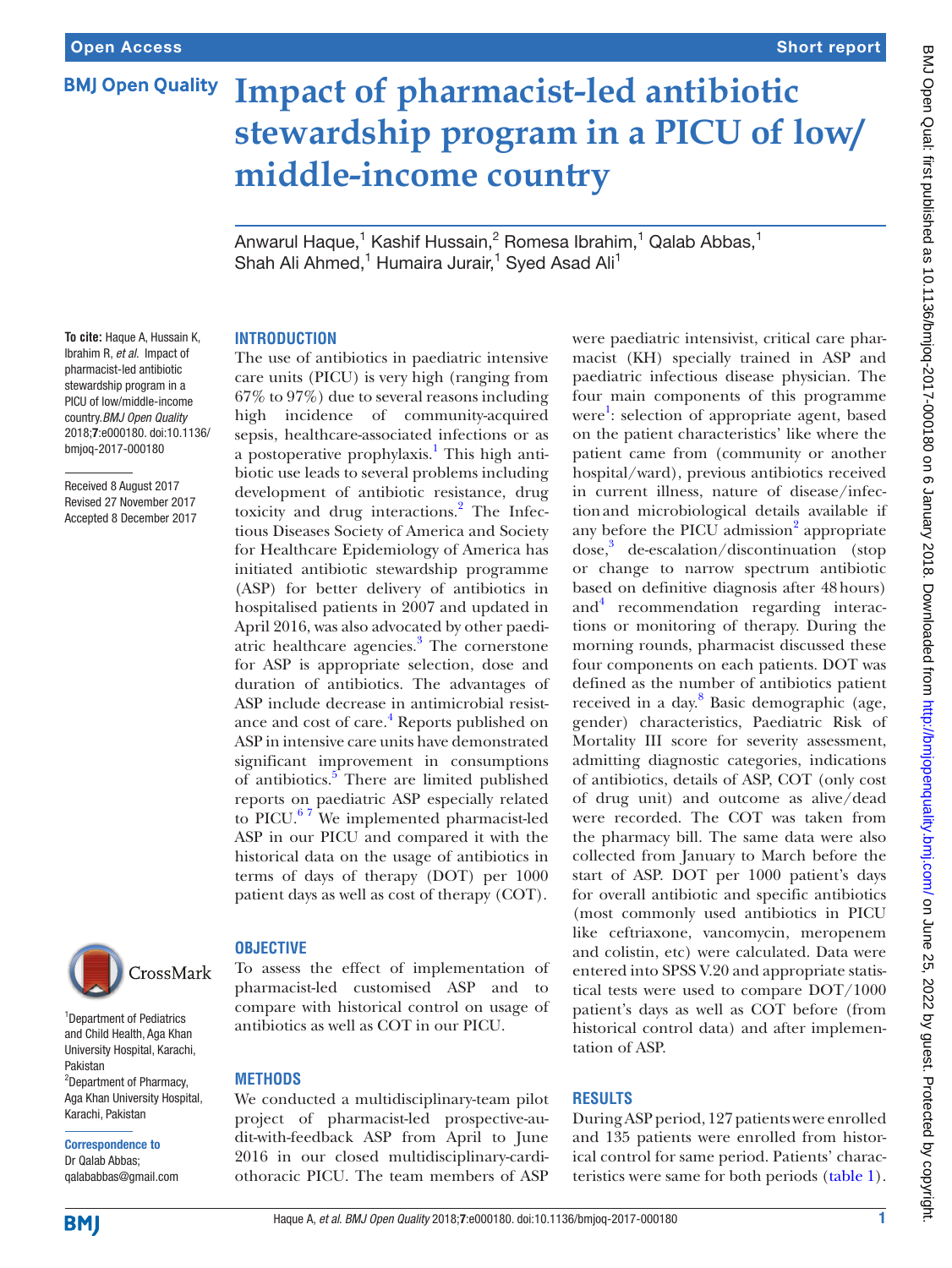Open Access

<span id="page-1-0"></span>

| Patients' characteristics and antibiotics data during the pre-ASP and ASP periods<br>Table 1 |                 |                |          |
|----------------------------------------------------------------------------------------------|-----------------|----------------|----------|
| <b>Variable</b>                                                                              | ASP-n $(%)$     | $ASP+n$ (%)    | P value  |
| Median age in months (IQR)                                                                   | 26 (93)         | 24 (65)        | 0.485    |
| Gender male                                                                                  | 150 (62.5)      | 86 (63)        |          |
| PRISM-III                                                                                    | $5.68 \pm 5.14$ | $7.4 \pm 6.3$  |          |
| <b>Diagnosis</b>                                                                             |                 |                |          |
| Respiratory system diseases                                                                  | 27(20)          | 31(24.4)       | > 0.05   |
| Cardiovascular system diseases                                                               | 12(9)           | 13(10.2)       |          |
| Neurological diseases                                                                        | 25(18.5)        | 16 (12.6)      |          |
| Surgical disease                                                                             | 58 (43)         | 41 (32.3)      |          |
| Miscellaneous                                                                                | 13(9.5)         | 26 (20.5)      |          |
| Empirical                                                                                    | 57 (42)         | 60 (47.4)      |          |
| Prophylaxis                                                                                  | 58 (43)         | 55 (43.2)      |          |
| Therapeutic                                                                                  | 20(15)          | 12(9.4)        |          |
| <b>Intervention</b>                                                                          | <b>None</b>     | 29 (22.6)      |          |
| <b>Dose</b>                                                                                  | None            | 11(8.5)        |          |
| Choice                                                                                       | None            | 15(11.7)       |          |
| Duration/stop                                                                                | 15 %            | 6(4.6)         |          |
| Monitor/interaction                                                                          | <b>None</b>     | 6(4.6)         |          |
| <b>DOT</b>                                                                                   | 1937            | 651            |          |
| <2 days                                                                                      | 8(6)            | 57 (45)        |          |
| >5 days                                                                                      | 87 (64)         | 8(6)           |          |
| Patient's days (PtD)                                                                         | 557             | 492            |          |
| DOT/1000 PtD                                                                                 | 1937/0.557=3477 | 651/0.492=1323 | < 0.0001 |
| DOT-vanco                                                                                    | 346             | 174            | 0.002    |
| DOT-mero                                                                                     | 323             | 154            | 0.001    |
| DOT-colis                                                                                    | 115             | 100            | 0.70     |
| DOT-ceftri                                                                                   | 532             | 186            | 0.00     |
| Cost in PKR                                                                                  | 2 212 468       | 929 568        | 0.00     |
| Mortality (%)                                                                                | 22 (16.2)       | 20 (15.7)      |          |

ASP, antibiotic stewardship programme; CVS, cerebrovascular disease; DOT, days of therapy; PKR, Pakistani Rupee; Pt D, patient days; PRISM, Paediatric Risk of Mortality.

Median age was 26 months (range 1 months−16years.) and male was >60% in both periods. Total DOT was 651 in ASP period and 1937 in the pre-ASP period (P<0.0001). DOT/1000patient days was 3447 and 1323 in the pre-ASP and ASP periods, respectively (P<0.0001). There was a 64% reduction in antibiotics utilisation in ASP period. The appropriate use of empirical antibiotic therapy for culture-negative infection-like symptoms (duration  $\leq$  days) increased from 6% (8/135) to 45% (57/127) (P<0.0001). The DOT of colistin remained same during both the periods (DOT=115 vs 100, P=0.70). COT decreased from US\$22 125 in the pre-ASP period to US\$9296 in the ASP period (P<0.0001) with cost reduction of 58%. Pharmacist interventions during the ASP period were 29 (22.6%) and included: dose adjustment (n=11), selection of antibiotic (n=15), de-escalation (n=5), monitoring and interactions recommendation

(n=6). Mortality was 16.2% and 15.7% during the pre-ASP and ASP period, respectively.

## **Discussions**

We showed a significant and robust impact of ASP on antibiotic utilisation in our PICU. There was 64% reduction in antibiotics use and 58% cost reduction during this customised ASP. Antibiotics, being the most commonly prescribed medications in critical care setting, are epicentre of antimicrobial resistance. Published ASP reports from adult critical care had demonstrated significant positive impact on utilisation of antibiotics with no associated increase in healthcare-associated infection rates, length of stay or mortality like our report.<sup>5</sup> There are two main forms of ASP either prior authorisation/ restriction policy or prospective-audit-with-feedback